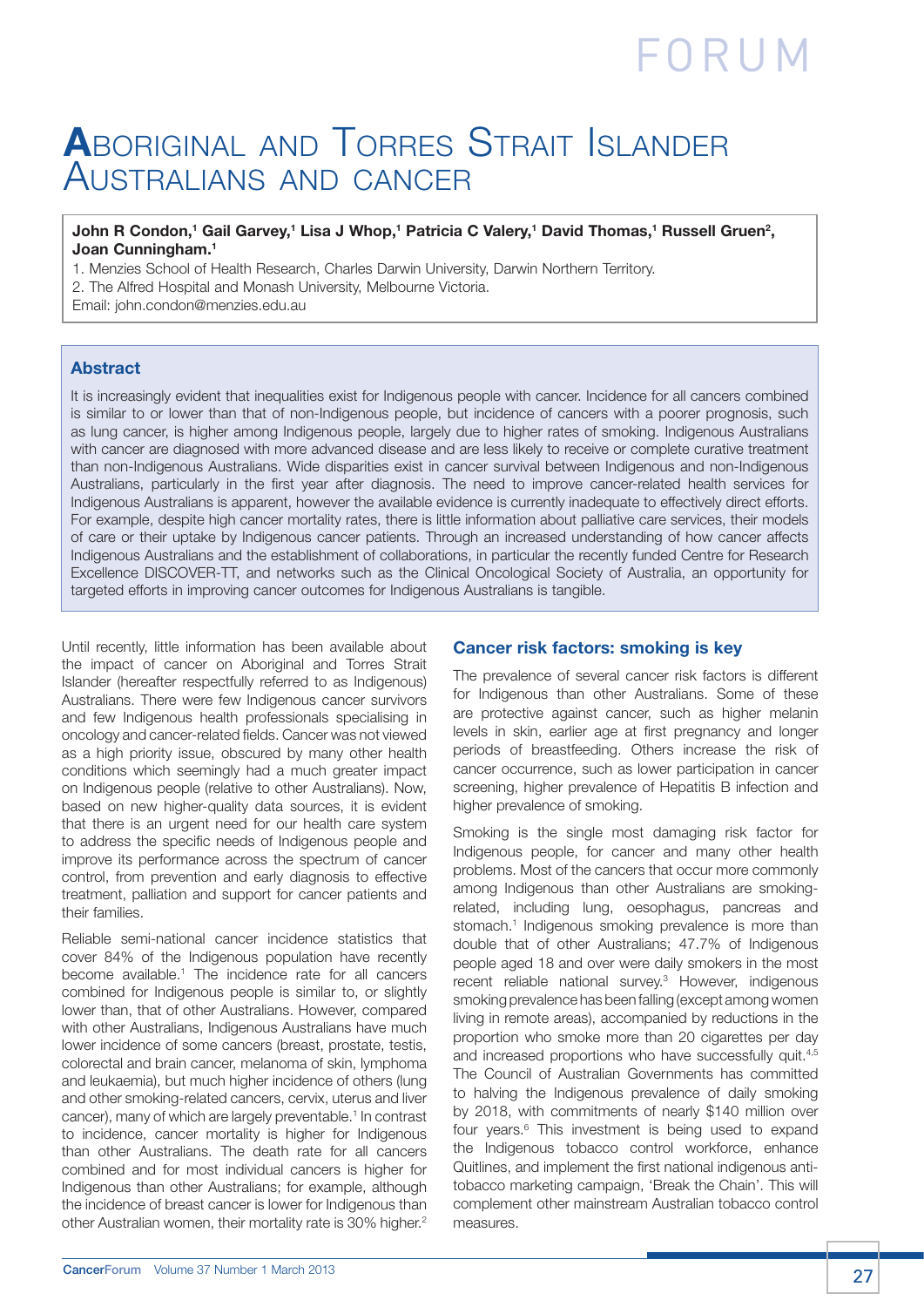#### **Cancer screening**

BreastScreen Australia, the National Cervical Screening Program and the National Bowel Cancer Screening Program make up the three cancer screening programs in Australia.

Despite over 15 years of national coverage, the National Cervical Screening Program still cannot provide comparable information on screening participation and outcomes for Indigenous women because pathology request forms and reports, and therefore Pap test registers, do not include information on indigenous status. Although some regional studies have consistently reported lower participation rates in cervical screening among Indigenous than other women, participation rates higher than the national average have been reported from the Tiwi Islands in the Northern Territory, indicating that high participation rates are in fact achievable.7

BreastScreen Australia has recently produced comprehensive information about breast screen participation and outcomes for Indigenous women for the first time. Compared to other Australian women, Indigenous women have lower screening participation rates (although this difference appears to be diminishing), are less likely to attend post-screening assessment, and those diagnosed with breast cancer have larger cancers.<sup>8</sup>

Indigenous Australians are significantly less likely to accept an invitation to screen in the national program than non-Indigenous Australians (17.0% c/w 38.6%). Indigenous people have higher faecal occult blood test positivity rates (8.6 c/w 7.5%) than non-Indigenous participants (although this is not statistically significant) and a lower proportion of Indigenous people correctly complete the test.9

#### **Diagnosis and treatment**

Several studies from South Australia, the Northern Territory and Queensland have reported that Indigenous cancer patients have more advanced disease when diagnosed. In South Australia in 1988-1994, 50% of Indigenous patients were diagnosed with localised disease, compared with 60% of non-Indigenous patients (adjusted for age, sex and cancer site).<sup>10</sup> In the Northern Territory in 1991-2000, 30% of Indigenous patients with non-Hodgkins lymphoma, cervical, colorectal and breast cancers had localised disease at diagnosis, compared to 49% of non-Indigenous patients (four cancers combined, adjusted for cancer site and age), although localised disease was more common for Indigenous patients diagnosed with lung cancer (44% c/w 31%).11 In Queensland in 1997-2006, 47% of Indigenous people diagnosed with cancer had localised disease compared to 53% of non-Indigenous people (matched for age, sex, place of residence, cancer site and year of diagnosis).12 These studies highlight the need for identifying and reducing the barriers to early detection of cancer among Indigenous people.

Studies in the Northern Territory and Queensland have found that Indigenous cancer patients are less likely to be recommended for, choose and complete curative treatment than non-Indigenous patients. In the Northern Territory in 1991-2000, Indigenous patients with nonHodgkins lymphoma, cervical, bowel, breast and lung cancers were less likely to be recommended for curative treatment (Indigenous 59% compared with non-Indigenous 70%); among those offered curative treatment, Indigenous patients were less likely to choose it (90% c/w 96%); and among those who chose it, Indigenous patients were less likely to complete it (85% c/w 94%).<sup>13</sup>

In Queensland in 1997-2002, Indigenous patients, in general, were also 24% less likely than non-Indigenous patients to receive surgery, 20% less likely to receive chemotherapy and 9% less likely to receive radiotherapy.12 Indigenous patients with head and neck cancers (1998-2004) were significantly less likely to receive any cancer treatment (75% c/w 95%),<sup>14</sup> as were Indigenous women with gynaecological cancers (91% c/w 98%).<sup>15</sup> In contrast, Indigenous women with breast cancer received comparable treatment to their non-Indigenous counterparts (96% c/w 96%) and treatment completion rates were similar (p>0.05).<sup>16</sup>

Taken together, these studies indicate the importance of reducing barriers to Indigenous patients accessing high quality specialist care.

#### **Survival**

Survival rates for most cancers are lower for Indigenous than other cancer patients. Recently in Queensland, it was found that Indigenous patients had much higher mortality than non-Indigenous patients in the first two years after diagnosis (50% higher in the first year, adjusted Hazard Ratio, 1.50; 95% CI, 1.38–1.63), but similar mortality thereafter (HR 1.03; 95% CI, 0.78–1.35 in the third year after diagnosis).17 Indigenous patients are more likely to have advanced disease when diagnosed and have higher prevalence of chronic diseases than non-Indigenous patients but these factors only partly explain their lower survival.<sup>12,13</sup> Other factors related to cancer treatment and the effect of their economic, social and environmental circumstances may also be involved.

Another study in Queensland found that crude cancer survival was 30% worse (HR 1.30, 95%CI 1.15-1.48) and non-cancer deaths were over twice as common among Indigenous than non-Indigenous cancer patients (HR 2.39, 95%CI 1.57-3.63). When stage at diagnosis, socioeconomic status, comorbidities and treatment uptake were taken into account, the risk of cancer death became non-significant.18 These results suggest that treatment, comorbidities and stage at diagnosis explain most of the poorer cancer outcomes among Indigenous patients. This has critical implications for the design and delivery of the full spectrum of health services.

#### **Palliative care**

Cancer patients comprise a large part of palliative care services' caseload. Given the high cancer mortality rates among Indigenous Australians, culturally appropriate palliative care services are warranted. However, to date there is little information available about services on offer, or their uptake by Indigenous Australians with cancer. More broadly, a key finding from a National Indigenous Palliative Care Study reported a lack of comprehensive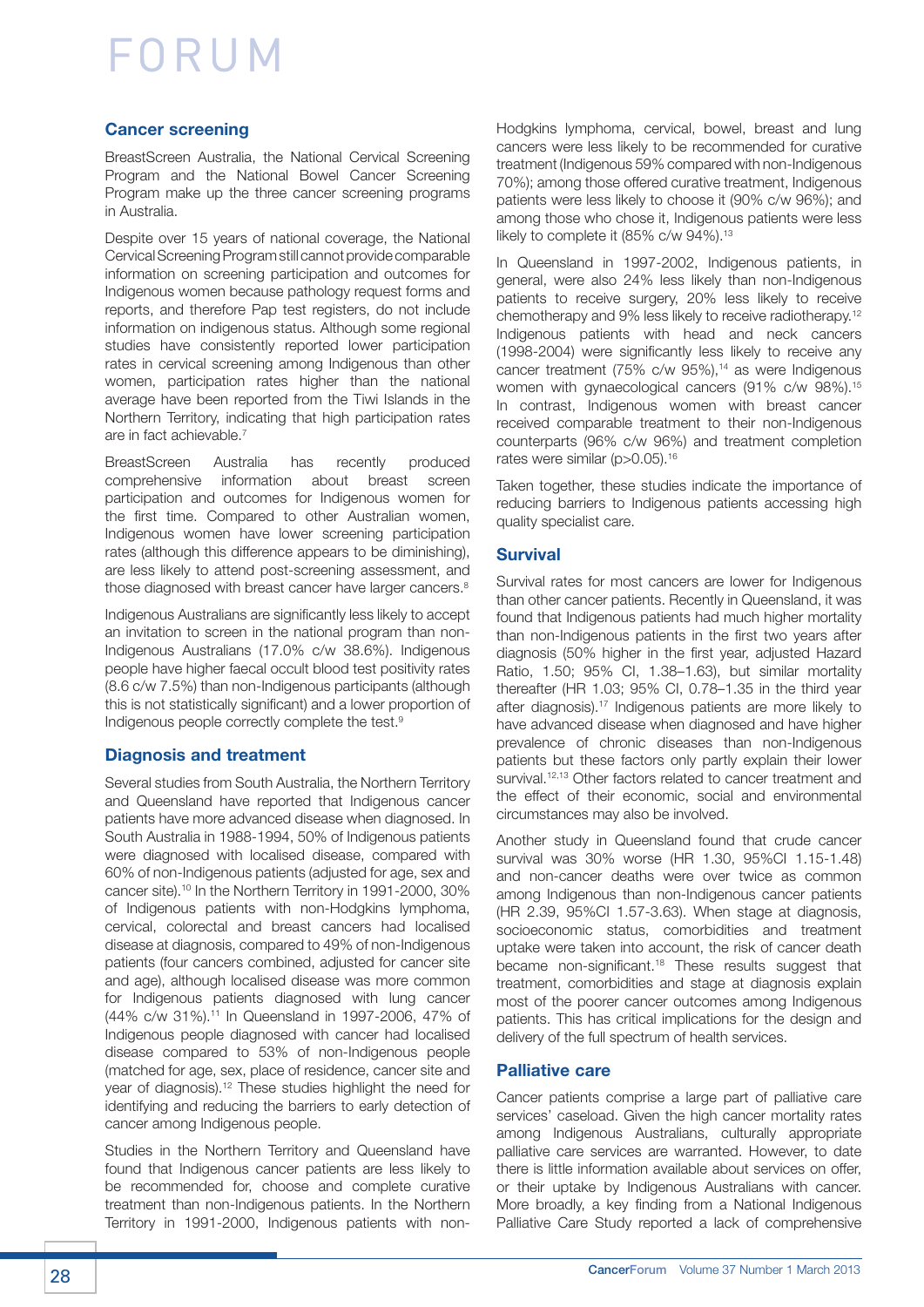data on the rates of Indigenous access to palliative care.19 Recent attempts have been made to increase Indigenous communities' understanding of the concept of palliative care through the Program of Experience in the Palliative Approach, a national program funded in 2003 by the Australian Government. As a result, Indigenous health workers have reported being more empowered by knowledge, skills and confidence to provide, coordinate or facilitate appropriate and holistic end of life care, and increase communication between these workers and specialist palliative care services.<sup>20</sup> A study investigating the referral patterns to a palliative care service in the Northern Territory reported Indigenous patients were younger (54 v 70 years), more likely to be female (52 v 29%), living rurally (52% v 12%) and more likely to die at home (47% v 11%) in comparison to non-Indigenous Australians.21 This indicates the need for these services to have broadly-encompassing service plans and flexible delivery models.

#### **Support services**

Although prevention, screening, diagnosis and treatment are important determinants of health outcomes for Indigenous people with cancer, many do not access these services.<sup>22, 23</sup> Basic infrastructure and logistical issues such as a lack of transport and having appropriate travel arrangements, and suitable accommodation for both the patient and their support person, may also impede Indigenous people's access to cancer care and treatment services.<sup>24</sup> A recent Queensland study identified that Indigenous adult cancer patients have substantial unmet supportive care needs and that they have most need for additional support with psychological and practical assistance.25 In Queensland, Indigenous cancer patients have indicated that they most frequently accessed Indigenous health workers (68.8%) for support and use printed cancer information (66.9%) to source information about their cancer rather than access Cancer Council Helpline (12.1%).<sup>26</sup>

### **Policy, programs, service models**

The gaps in diagnosis, treatment and survival indicate that current programs and models of service delivery do not fully meet the needs of Indigenous Australians with cancer. A recent review highlighted the inadequate participation in and ownership of cancer health services by Aboriginal people outside the realm of community-controlled health services, as well as a shortage of Indigenous cancer care workers. Both deficiencies can have a major impact on Indigenous people's use of cancer services.27 The National Cancer Control Initiative recommended *"… that the needs of special populations, especially Aboriginal peoples, be the focus of special efforts to bridge the current gaps in access to and utilisation of culturally sensitive cancer service."*28

Some service initiatives appear to be implemented successfully, but formal evaluations have been rare. For example, telemedicine services have been used to overcome some of the barriers to access and utilisation of medical services by Indigenous cancer patients, especially those living in rural and remote areas. Teleoncology allows the patient to stay in their community for treatment and/or follow-up. The patient and their family, in the presence of a health worker, doctor or nurse, are able to link in at their local health centre via video conference with the specialist located elsewhere. This model of care has received high satisfaction levels when delivered to Indigenous patients located in remote areas of North Queensland.29

### **Recent national initiatives**

The first national meeting to focus on cancer as a health issue for Indigenous Australians was convened by Cancer Council Australia in Darwin in 2004, the proceedings of which were published in a dedicated issue of *Cancer Forum*. 30, 31 From this workshop, Cancer Council Australia established a working party to focus on cancer control for Indigenous Australians. In 2010, Cancer Australia commissioned a report to provide direction for reducing the disparities Indigenous people experience across the cancer control continuum. This report was published in July 2010; Cancer Australia is still considering what actions to take.

In December 2010, the Lowitja Institute hosted a national workshop on priorities for indigenous cancer research in partnership with the Queensland Institute of Medical Research. This workshop was widely supported by leading cancer experts, Indigenous survivors, Indigenous community representatives and advocacy groups.32 As a direct result of this workshop, a collaboration of Australia's leading researchers working in the area of cancer in Indigenous Australians, together with collaborators from New Zealand, Canada and the United States, developed a proposal for a Centre for Research Excellence in Indigenous Cancer Control, which was funded by the National Health and Medical Research Council in 2012. This new national centre, DISCOVER-TT (Discovering Indigenous Strategies to improve Cancer Outcomes via Engagement, Research Translation and Training), was established in late 2012. The DISCOVER-TT research program will address some of the key recommendations of the Cancer Australia review, particularly those relating to pathways and outcomes of care and improving models of care and service delivery. An international conference on cancer in Indigenous peoples is planned for 2014. One of DISCOVER-TT's first initiatives has been to establish the National Indigenous Cancer Network (NICaN), a network devoted to making sure that what is known about cancer in Indigenous Australians is available to people with cancer, their families, practitioners, policy makers and researchers. NICaN has been developed through a partnership involving the Menzies School of Health Research, the Australian Indigenous HealthInfoNet, the Lowitja Institute and Cancer Council Australia. For more information or to join NICaN, visit www.cancerinfonet.org.au.

The Clinical Oncological Society or Australia (COSA) is Australia's peak national body representing multidisciplinary health professionals whose work encompasses cancer control and care. COSA members are doctors, nurses, scientists and allied health professionals involved in the clinical care of cancer patients, and therefore have the potential to play an important role in addressing poorer survival outcomes for Indigenous Australians. At COSA's